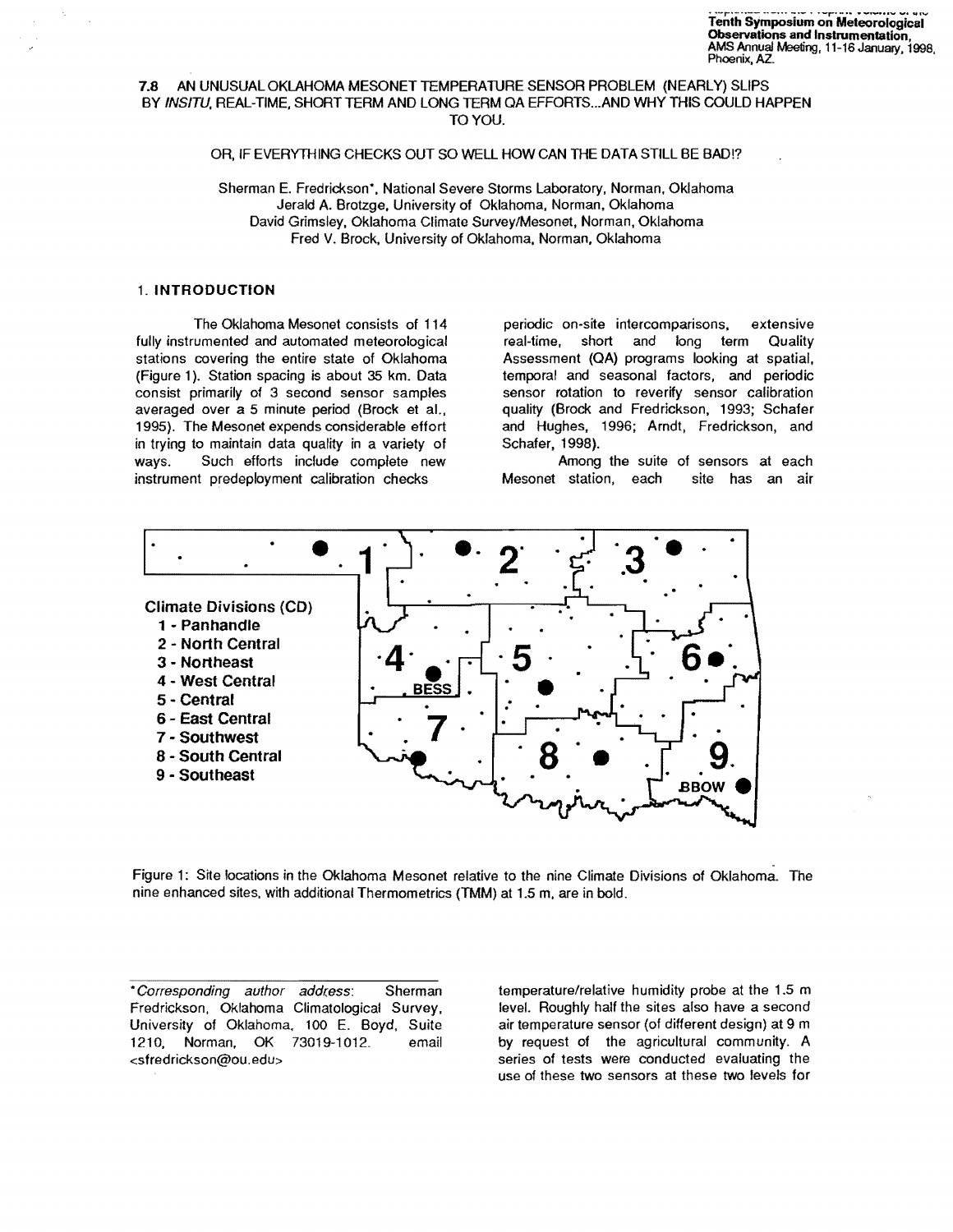sensible heat flux estimates. The results of these tests indicated the need for including another sensor at 1.5 m that was the same type as that at 9 m. Evaluating the results of adding this third sensor revealed an unexpected problem for the original 1.5 m temperature measurement at 8 out of the 9 test sites. Temperature errors were found, ranging from 0.5 to nearly 2°C, and seemed to be related to sensor calibration. Previous pre-calibrations, on-site intercomparisons and other OA efforts had indicated all was working fine. The source of the problem was very difficult to track down. Once found, however, we realized that the most well thoughtout plans of checks and cross checks could still have a few "holes" where problems could slip through undetected. The calibration quality of all probes (both good and seemingly bad) was verified as being all good. The problem lay in an area completely unsuspected and involved a unique combination of probe type, modifications to the probe, calibration software, datalogger and logger software. We present the results of this "chase" in the hopes that it will help others prevent a similar situation happening to their data collection system.

# 2. BACKGROUND

All Oklahoma Mesonet sites have a modified Vaisala HMP35 air temperature/relative humidity sensor at the 1.5 m level. Fifty-three sites also have an air temperature sensor at 9 m supplying data to the agricultural community: a Thermometries (TMM) thermistor. The two temperture sensors have significantly different time constants (Scott et aI., 1998). Each sensor is housed in a similar solar radiation shield, a Coastal Environmental Systems multjplate, naturally aspirated shield (resembling a set of stacked, inverted pieplates). Each sensor is mounted vertically and axially within this shield. Sensor sampling at each Mesonet site is done by a Campbell Scientific CR10T Measurement and Control System (data logger).

The Thermometrics temperature sensor at 9 m is a TMM type DC95 thermistor. This is factory epoxied to the tip of a TMM type T5503 stainless steel housing 4" long. When installed in the Mesonet radiation shield, virtually none of this probe body is exposed to direct sunlight. Its small size and exposure also gives it a short time constant in light air of about 10 seconds.

Calibration of the TMM probe is done by immersing the probe in a well stirred antifreeze bath while varying the temperature from -20°C to +45°C. Although the original Mesonet specification for the 9m temperature is  $+/- 0.4$ °C, a probe is typically within +/- 0.2°C.

The 1.5 m temperature probe is part of a Campbell/Vaisala HMP35C temperature/relative humidity sensor. For the Vaisala probe both temperature and RH sensors are located within a volume surrounded by a microporous membrane designed to protect the RH sensor from particulate contamination. This results in a fairly long temperature time constant (Richardson et aI., 1998).

Campbell Scientific makes two modifications to the standard Vaisala HMP35A temperature/relative humidity sensor. One modification to the Vaisala probe is the substitution of a Fenwal thermistor (type 192-104QET) for the normal Vaisala platinum RTD. The other modification is a solid state switch which allows the RH portion of the probe to be turned off between measurement times, reducing total power consumption.

The radiation characteristics of the Vaisala probe are different from the TMM. About half of the body of the HMP35C (approximately 12 cm) protrudes from the bottom of the radiation shield. This contributes to a small radiation temperature error at low sun angles and low wind speeds (Brock and Richardson, 1995).

Calibration of the HMP35C temperature sensor is not straightforward. The temperature sensor is hardwired to the probe and located directly next to the RH sensor, precluding any fluid immersion calibration tests. However, present day thermistor manufacturing processes are usually of high quality. As such, it was felt that the characteristics of one specific thermistor type was uniform enough to allow the quality of that thermistor to be determined from measurements at a single temperature. Thus, during the course of a normal RH sensor calibration, temperature measurements are also made and an RMS temperature error is determined for the temperature sensor. Values are typically 0.2°C RMS.

### 3. HEAT FLUX STUDY

One investigator was interested in using the data from these two levels for heat flux studies (Brotzge, 1997; Brotzge et al., 1998). To evaluate this possibility a test site was set up with several arrangements of sensors at the two levels. At the 1.5 m level were three sensors and three shields: 1) a TMM set up in a naturally aspirated shield. 2) another TMM in a naturally aspirated shield with a small fan attached, and 3) an HMP35C and TMM both mounted together in one naturally aspirated shield. At the 9 m level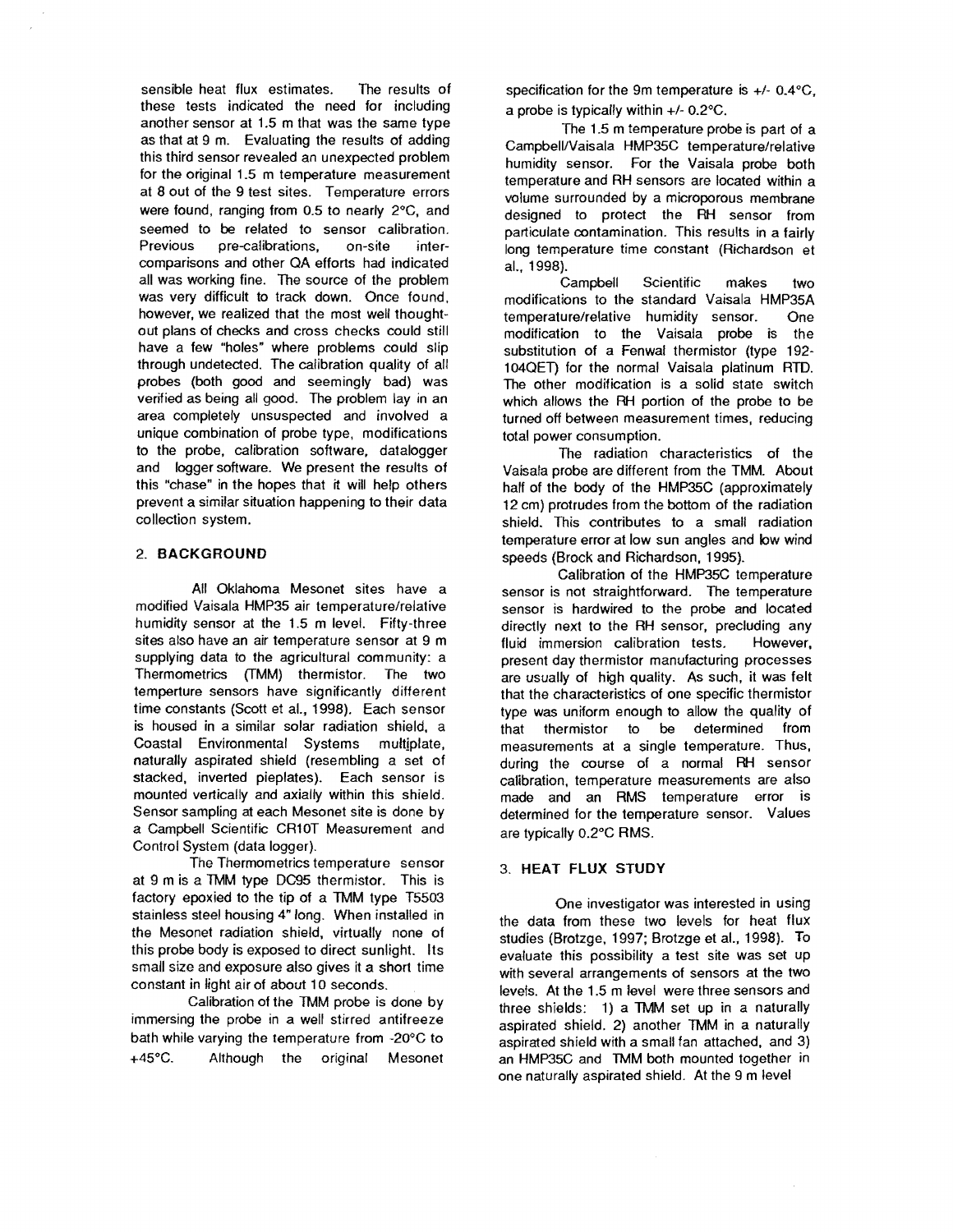

Figure 2: Temperature measured using the HMP35C and Thermometrics (TMM) at 1.5 m.

a) (Top): The difference between the HMP35C and TMM as a function of time of day.

b) (Bottom): The difference between the HMP35C and TMM as a function of air temperature (as measured by the TMM).

there two sensors and two shields: 1) one TMM in another fan-asprirated shield and 2) one TMM in a naturally aspirated shield.

Results from this test indicated that sensible heat flux measurements could be estimated under certain conditions. The shield HMP35C and with the **TMM** together indicatedthere was a slight difference between the two due to solar radiation. Although not large, this difference plus the inclusion of the time constant difference was enough to preclude using the standard Mesonet site configuration of only the TMM at 9 m and the HMP35C at 1.5 m. However, the naturally aspirated but matched TMMs at 9 m and 1.5 m did work well enough to measure useful vertical gradients in temperature. This arrangement (adding a second naturally aspirated TMM at the 1.5 m level) was thus implemented at 9 Mesonet sites across Oklahoma in roughly 9 different climate regions. (Figure 1). Calibrated and well matched TMM pairs were then used at these two levels.

## 4. NATURE OF PROBLEM

In evaluating the sensible heat flux estimation data from the 9 m and 1.5 m TMM sensors an unexpected problem was discovered. When incidently comparing the TMM and HMP35C at the same 1.5 m level, there seemed to be a much larger than expected (and variable) temperature difference at some sites, seemingly related to solar radiation (Figure 2a). Replotting these differences as a function of air temperature (from either of the two probes) instead of time of day, a different pattern appeared. We found a persistent 0.5 to nearly 2°C temperature difference between the TMM and the HMP35C at the 1.5 m level at 8 out of 9 sites (Figure 2b). These were much larger differences than had been previously observed with HMP35Cs based upon historical on-site intercomparisons and realtime QA spacial analysis routines. And this difference appeared to be a function of temperature; not of solar radiation nor wind speed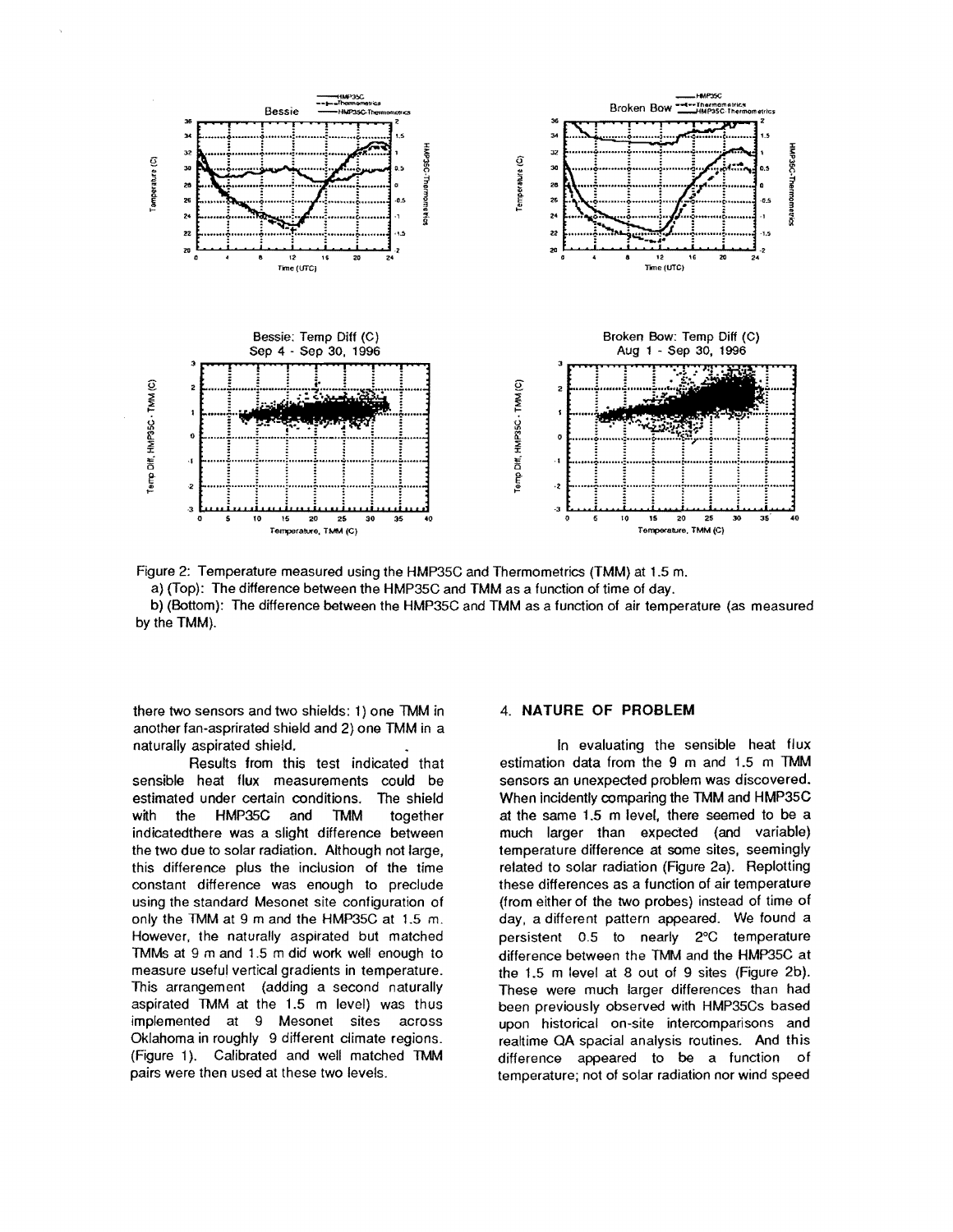

Figure 3: a) (Top): The temperature difference between the old (RH\_T) and new (T\_RH) methods of measuring the HMP35C air temperature.

b) (Bottom): The improved temperature difference between the HMP35C (T\_RH) and TMM as a function of air temperature.

as first expected. This was symptomatic of a severe sensor calibration problem. Additionally, the indication of problems at 8 out of 9 sites did not speak well of what we might find at the remaining 105 Mesonet sites.

As the TMM sensors had only recently been calibrated and installed, we removed the HMP35C T/RH sensors at several sites and brought them in for calibration checks. **These** sensors had had site residence times of about a Previous "postcalibrations" of other year. HMP35Cs showed temperature problems to be rare. More puzzling, these units just brought in also tested as being well within temperature specifications (certainly no where near 0.5 to  $2^{\circ}C$ ). Reference temperature sensors were rechecked. Calibration records were reviewed and the possibility eliminated that some procedure or hardware was changed. Data

loggers used in the calibration laboratory, at the field sites and in the intercomparison kits were the same type.

A further study involved placing the program instruction sampling of the temperaturesensor at different locations in the "flow" of logger program code. Under certain circumstances it is always possible that some sensors can interfere with others. In this case we found that the HMP35C temperature could be sampled at any point in the program without error with but one exception. Sampling the temperature sensor immediately after the RH sensor produced apparent temperature errors of 0.5 to 1.5°C. For our HMP35C calibration process temperature was always sampled before RH. All on-site programs and intercomparison test kits, however, sampled RH before T. In the program sequence for sampling the sensors, the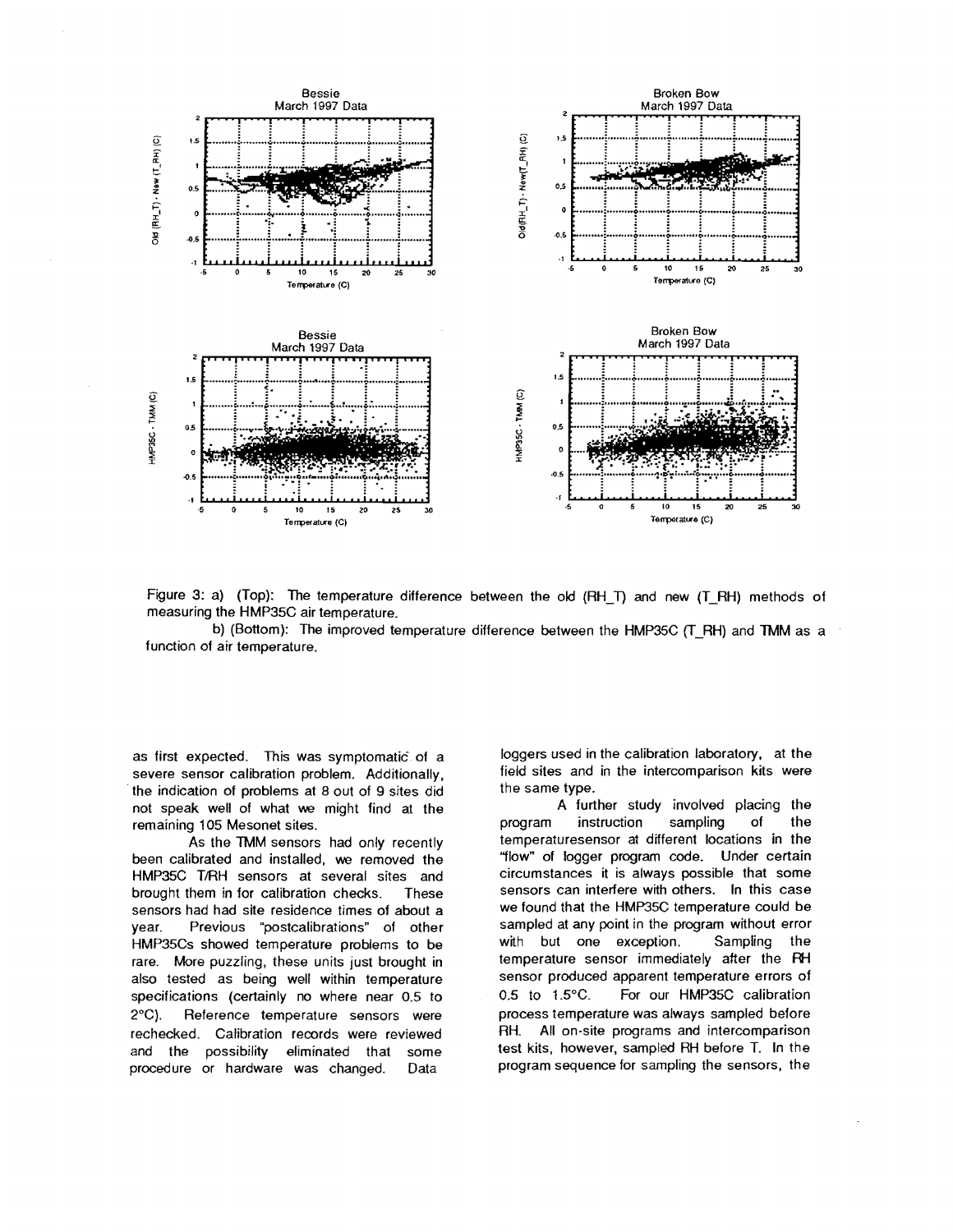following occurred. The FH sensor was sampled by first instructing it to be powered on, making the RH measurement, then powering it off. The next logger instruction sampled the temperature. Not realized by us, the RH supply voltage had a fall time long enough to still be significantly present when the logger started this next instruction. The temperature sensor, then, was being sampled too soon and thus had an extraneous signal superimposed on it. By some twist of fate, somewhere early in the design of the Mesonet when parameters were listed to be measured, someone wrote "RH, temperature, ...etc" instead of "Temperature, RH...etc".

We attempted to quantify the extent of the problem, both in magnitude (°C) and extent (how many sites had this problem). At all Mesonet sites, program code was modified to sample the HMP35C temperature twice; once the "old" way, RH before T (RH\_T), and then a second time later in the program code; the "new" way, T before RH (T\_RH). Differences in temperature would then be solely a function of the datalogger software. Roughly 80% of the Mesonet sites had this problem to some degree, and errors were typically within the  $0.5$  to  $1.5^{\circ}$ C range. Although the error initially seemed to be only a function of temperature, it also appeared to be a function of several other variables that either were not deteminable or not measured. Plots of the<br>difference between RHT and TRH are difference between RH\_T and T\_RH are illustrated in Figure 3a. No correction to old data at this time is possible; the error seems to be unique to each probe/datalogger combination.

The solution to the problem, however, was simple; measure temperature first, then RH. Plots of current temperature differences between the two different sensors at the same 1.5 m level are shown in Figure 3b. Generally, the two probes are within O.4°C of each other. Excursions from this range are due to radiation error and differences in sensor time constant.

#### 5. CONCLUSION

How did we miss this problem? We took great care to require proof of sensor quality at many places along the way. We followed a concept of not believing the manufacturer's claims of quality unless we could verify it ourselves. To do this we designed calibration laboratory tests to check as much of the sensor's characteristics as possible. We did "pre-deployment" calibration checks before the instruments went to the field and "post-field" calibrations when they came back.

We also did periodic on-site intercomparisons with like-sensors and site-

similar software. By doing this we reasoned that any differences between sensors were due to site-specific sensor or exposure problems. This should have been a sufficiently adequate test. A better approach would have been to use a third "type" sensor in our intercomparisons, accomplishing two things. First we would have noticed a difference between the site-similar temperature sensors with their algorithm and the other type temperature sensor with its different algorithm and programming code. Second, we would avoid a dilemma found with some intercomparisons. That is. if a difference is detected between two sensors, it is not always a certainty which one might be bad. We have encountered occasions where the field reference has failed and good site sensors were replaced.

We followed a procedure of periodically rotating field sensors back to the calibration laboratory. We felt this helped catch any unusual wear or signs of drift before they became failures. Unfortunately for our temperature sensors. the calibration software was slightly different from the field software and allowed a problem to slip through undetected.

We developed an extensive set of mainframe computer based QA programs. These routines have detected a great many sensor problems that were corrected in a very short period of time. However. their sensitivity threshold was high enough that there were still a number of field problems of a low level or spacial nature that could slip through. But the nature of meteorological data is that there will probably always be some catagories of problems that will always elude detection.

# 6. **REFERENCES**

- Arndt, D., S. Fredrickson, and M. Shafer. 1998: Quality assurance of data from the Oklahoma Mesonet: A systems viewpoint. Tenth Symposium on Meteorological Observations and Instrumentation, Phoenix, AZ, Amer. Meteor. Soc., this volume.
- Brock, F. V. and S. E. Fredrickson. 1993: Oklahoma Mesonet data quality assurance. Preprints, Eighth Symposium on Meteorological Observations and Instrumentation, Anaheim, CA, Amer. Meteor. Soc., 311-316.
- Brock, F. V., and S. J. Richardson, 1995: Passive Multiplate Solar Radiation Shields. Preprints, Ninth Symp. on Meteorological Observations and Instrumentation. Charlotte, NC, Amer. Meteor. Soc., 329-334.